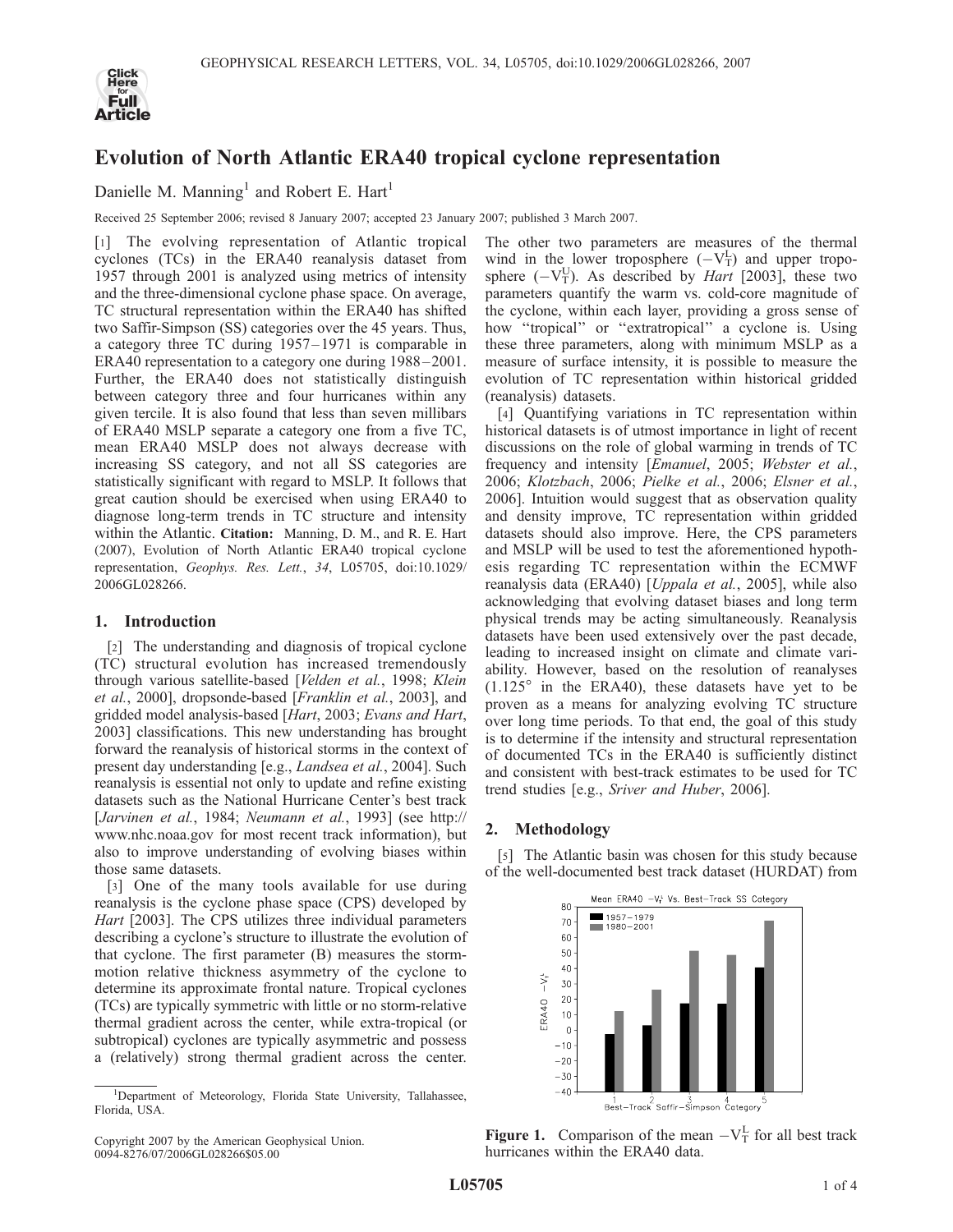

**Figure 2.** (a) Comparison of the mean  $-V_T^L$  for all best track hurricanes within the ERA40 data. Here the data was divided into three equal-length groups based on the relative amount of satellite data assimilated. Note that the first tercile mean changes significantly when Carla is removed from the early period. (b) The same as Figure 2a, but for the upper tropospheric thermal wind  $(-V_T^U)$ .

the National Hurricane Center [Jarvinen et al., 1984; Neumann et al., 1993]. Using the HURDAT data as a guide, all documented TCs from 1957 through 2001 were manually tracked (MSLP minimum) within ERA40 data (except for the first two hurricanes of 1957 which occurred before the start of the ERA40 data). It should be noted that because the TCs were tracked directly within the ERA40 data, the existence of discrepancies between the ERA40 track and the HURDAT track is possible. Since the intensity and structure of the historical representation of cyclones within the ERA40 data is the subject of this study, the tracks were created using the ERA40 cyclones rather than their best track counterparts. Rarely did the ERA40 TC position differ from the best-track position more than one ERA40 grid space  $(1.125^{\circ})$ . From the TC track files created during this process, ERA40 MSLP was recorded, and  $-V_T^L$  and  $-V_T^U$ were calculated every 6 hours during the TC's existence. Finally, the data was binned by Saffir-Simpson (SS) category and year so that analysis could begin.

[6] Before considering the analysis, it should be noted that only the hurricane stage of each best-track TC was used

Table 1a. P-Values From a Student T-Test Comparing ERA40- Calculated  $-V_T^L$  for All SS Categories During the Early Period<sup>a</sup>

| SS Cat |        |          |        |        |
|--------|--------|----------|--------|--------|
|        |        |          |        |        |
|        | 0.1292 | < 0.0001 | 0.0003 | 0.0057 |
|        |        | 0.0002   | 0.0015 | 0.0099 |
|        |        |          | 0.8068 | 0.0147 |
|        |        |          |        | 0.0244 |

<sup>a</sup>Early period is 1957-1971 (all storms). Italics and boldface indicate that the differences are statistically significant to 95 and 99%, respectively.

Table 1b. Same as Table 1a, but for the Transitional Period<sup>a</sup>

| SS Cat |        |        |        |        |
|--------|--------|--------|--------|--------|
|        | 0.0534 | 0.0947 | 0.1974 | 0.0040 |
|        |        | 0.5261 | 0.6080 | 0.0026 |
|        |        |        | 0.9976 | 0.0340 |
|        |        |        |        | 0.0387 |

<sup>a</sup>Transitional period is 1972-1987 (all storms).

in this analysis. Further, while some of the ERA40 cyclones likely underwent extratropical transition (ET) before their best track counterparts [Evans and Hart, 2003], no attempt was made to correct for those points at which a best track TC may have begun ET in the ERA40. Any resulting contribution to the statistics is argued to be small above SS category one based upon the results of Evans and Hart [2003].

### 3. Analysis

[7] The initial stage of analysis was performed by breaking the dataset in half temporally and comparing the two periods. Figure 1 compares the mean values of  $-V_T^L$  for each SS category during the two periods. Note that on average there is a two SS category difference between the first and second periods; an SS category five (three) in the earlier period is represented structurally within the ERA40 data roughly the same as an SS category three (one) in the later period. Further, during the early period, the ERA40 TC representation does not contain a low to mid-level warm core  $(-V_T^L > 0)$  within the CPS until SS category two. Finally, the use of satellite data in the ERA40 assimilation began in the 1970s [*Uppala et al.*, 2005] roughly at the split of these two periods, suggesting that the improving data (with respect to both quality and density) may be a contributing factor to the improved representation over time quantified here.

[8] Further analysis was performed by dividing the data into three groups (terciles) based on the amount of satellite data available. During the early period  $(1957-1971)$  no satellite data was available for assimilation, while the transitional period (1972– 1987) marked the beginning of satellite data assimilation with only some satellite observations available. By the late period (1988–2001), most frequent assimilation of the satellite observations was underway [Uppala et al., 2005]. The second tercile was also split in two, to acknowledge the rapidly evolving satellite data density throughout the 1980s. These results are discussed later and within the auxiliary material<sup>1</sup>.

[9] Evidence of the evolving representation of TCs in the ERA40 data can also be seen in Figures 2a and 2b, displaying the mean values of  $-V_T^L$  and  $-V_T^U$  for each SS category during the different periods. The first bar in each chart represents the early period, excluding Hurricane Carla (1961), while the other three bars represent the entire early period (including Carla), transitional period, and late period, respectively. Carla was removed from the early

<sup>&</sup>lt;sup>1</sup>Auxiliary material data sets are available at ftp://ftp.agu.org/apend/gl/ 2006gl028266. Other auxiliary material files are in the html.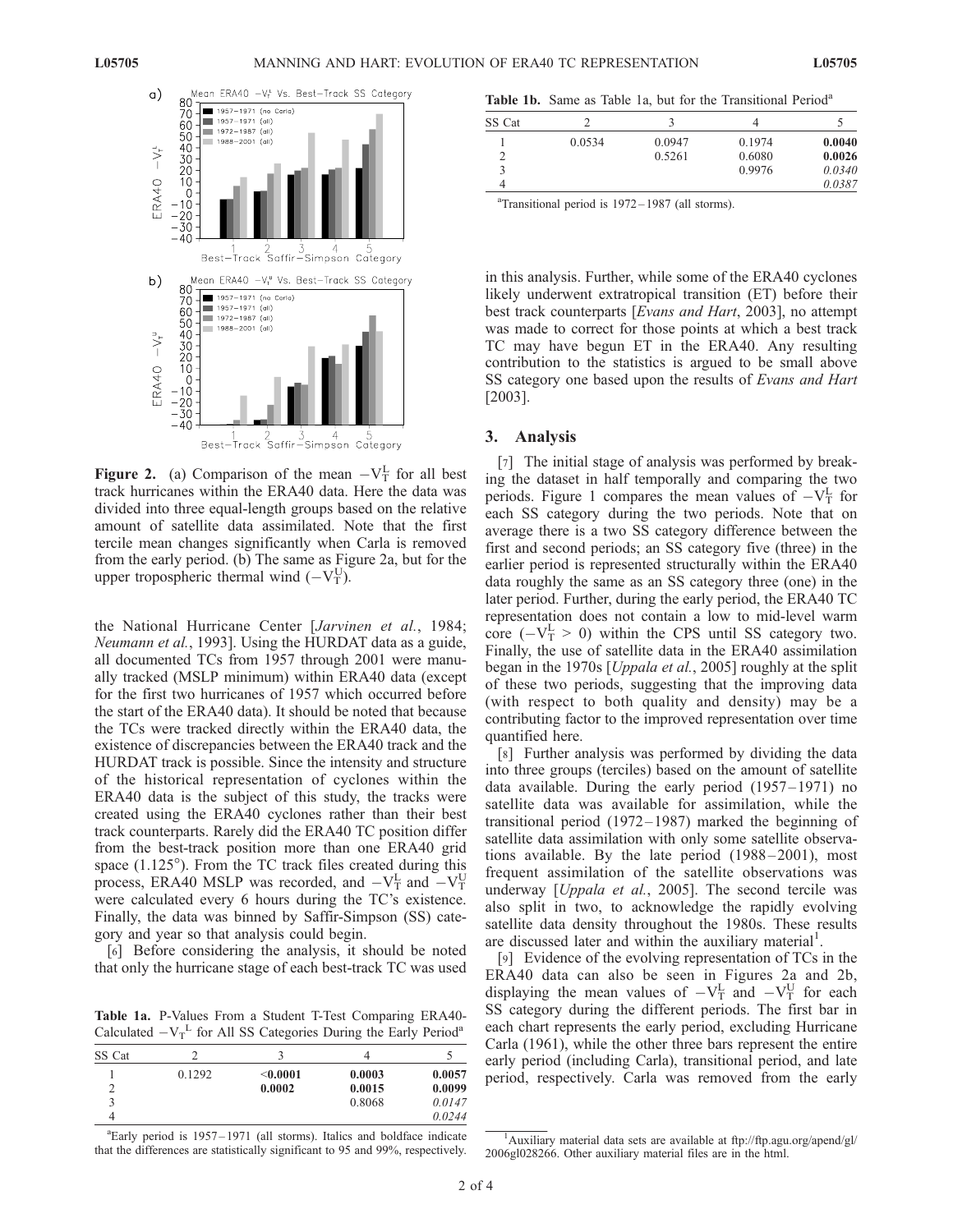| <b>Table 1c.</b> Same as Table 1a, but for the Late Period <sup>a</sup> |        |               |          |          |        |          | <b>Table 2b.</b> Same as Table 2a, but for the Transitional Period |          |          |
|-------------------------------------------------------------------------|--------|---------------|----------|----------|--------|----------|--------------------------------------------------------------------|----------|----------|
| SS Cat                                                                  |        |               |          |          | SS Cat |          |                                                                    |          |          |
|                                                                         | 0.0007 | $<\!\!0.0001$ | <0.0001  | < 0.0001 |        | < 0.0001 | 0.9913                                                             | 0.0030   | 0.0007   |
|                                                                         |        | < 0.0001      | < 0.0001 | 0.0037   |        |          | 0.0003                                                             | < 0.0001 | < 0.0001 |
|                                                                         |        |               | 0.2984   | 0.2661   |        |          |                                                                    | 0.0009   | < 0.0001 |
|                                                                         |        |               |          | 0.1150   |        |          |                                                                    |          | 0.0802   |
|                                                                         |        |               |          |          |        |          |                                                                    |          |          |

Table 1c. Same as Table 1a, but for the Late Period<sup>a</sup>

a Late period is 1988 – 2001 (all storms).

period to illustrate the extent to which this anomalous TC (whether as a result of ERA40 representation or actual intensity) affects the tercile mean for SS category 5. The following analysis will show statistics when Carla is included; however, the statistics calculated without Carla are available in the auxiliary material.

[10] In Figure 2a, there is on average a two to three SS category difference between the early and late periods with the transitional period falling in between. It should also be noted that the addition of satellite data into the ERA40 assimilation resulted in the representation of a low to midlevel warm core  $(-V_T^L > 0)$  even in the weakest hurricanes (category one on the SS scale) during the transitional period. Further, a student t-test was done to compare all SS categories to all other SS categories during each of the three periods. The resulting p-values (listed in Tables  $1a-1c$ ) reveal that during each period there are at least two pairs of SS categories that are not statistically different ( $p > 0.05$ ) when measured by ERA40  $-V_T^L$ . Finally, Figure 2b shows that on average a TC in the ERA40 data does not have an upper level warm core  $(-V_{\text{T}}^{\text{U}} > 0)$  until it reaches category two intensity during the late period or category four intensity during the early and transitional periods. These analyses all suggest that ERA40 TC representation is highly dependent on the period of occurrence.

[11] As mentioned earlier, there is an observational data density discontinuity during the second tercile that may be reducing the statistical significance of the results in that tercile. Indeed, as shown in the auxiliary material, a noticeable increase in the statistical significance can be seen in the second half of the second tercile. Whereas there were no statistically significant differences during the first half of the period, all but two of the comparisons were statistically significant ( $p < 0.05$ ) during the second half of the period. Such results argue that the representation of TC structure and intensity during the second tercile improves significantly, arguing that observational data density may be an important consideration in long-term trend quantification.

[12] Though analysis has not yet been completed, it is suggested that ERA40 TC representation is also highly dependent on TC size. For example, Hurricane Carla (1961) was an exceptionally large storm with hurricane force winds affecting nearly the entire Texas coast at the time of landfall [Dunn and Staff, 1962] and tropical storm force winds extending more than 550 km from the center of circulation [Licheblau, 1961]. Carla is the most intense Atlantic TC as represented in the ERA40 data (with an ERA40 minimum MSLP of 981 mb), making it a worthy case of further study.

[13] Conversely, consider category five Hurricane Andrew (1992), which was a small storm with hurricane force winds extending less than 50 km from the center of circulation and a tropical storm force wind radius of less than 175 km at the time of peak intensity [Demuth et al., 2006]. Since the ERA40's  $1.125^{\circ}$  grid cannot adequately resolve such small systems, Andrew is represented as an open wave just prior to Florida landfall which likely explains the poor representation of its warm core. In fact, during the time of peak intensity, Andrew is represented within the ERA40 with a weak cold core  $(-V_T^L \le 0)$ .

[14] The magnitudes of  $-V_T^L$  and  $-V_T^U$  ultimately play a role, although not the sole role, in determining the surface intensity of the TC [Hart, 2003]. To ensure that the TC structural evolution is consistent with the TC intensity evolution within the ERA40, further analysis was done using minimum ERA40 MSLP for each SS category. Student t-tests were performed to reveal statistical significance of the MSLP differences (Tables  $2a-2c$ ). In each tercile, there are at least two pairs of SS categories that are not statistically significant when MSLP is used for intensity. Additionally, Figure 3 shows that during all periods there is at least one SS category for which MSLP increases with increasing SS category. Finally, less than 7 mb separates an SS category one from five TC in ERA40.

#### 4. Conclusions

[15] It is clear that using the CPS to examine all documented Atlantic TCs within the ERA40 data reveals a strong trend in the structure of the TCs. By subdividing the dataset into three temporal bins that are nearly-uniform in size, further discontinuities in TC structural representation become apparent. TC representation within the ERA40

**Table 2a.** Same as Table 1a, but for MSLP Rather Than  $-V_T^L$ 

Table 2c. Same as Table 2a, but for the Late Period

| SS Cat |        |        |        |              | SS Cat |        |            |        |              |
|--------|--------|--------|--------|--------------|--------|--------|------------|--------|--------------|
|        | 0.0009 | 0.2432 | 0.0455 | 0.0034       |        | 0.0912 | $<$ 0.0001 | 0.0002 | $<$ $0.0001$ |
| ∼      |        | 0.0005 | 0.0003 | 0.1199       |        |        | $0.0001$   | 0.0773 | 0.0020       |
|        |        |        | 0.2510 | $<$ 0.0001   |        |        |            | 0.0279 | 0.1187       |
|        |        |        |        | $<$ $0.0001$ |        |        |            |        | 0.0082       |